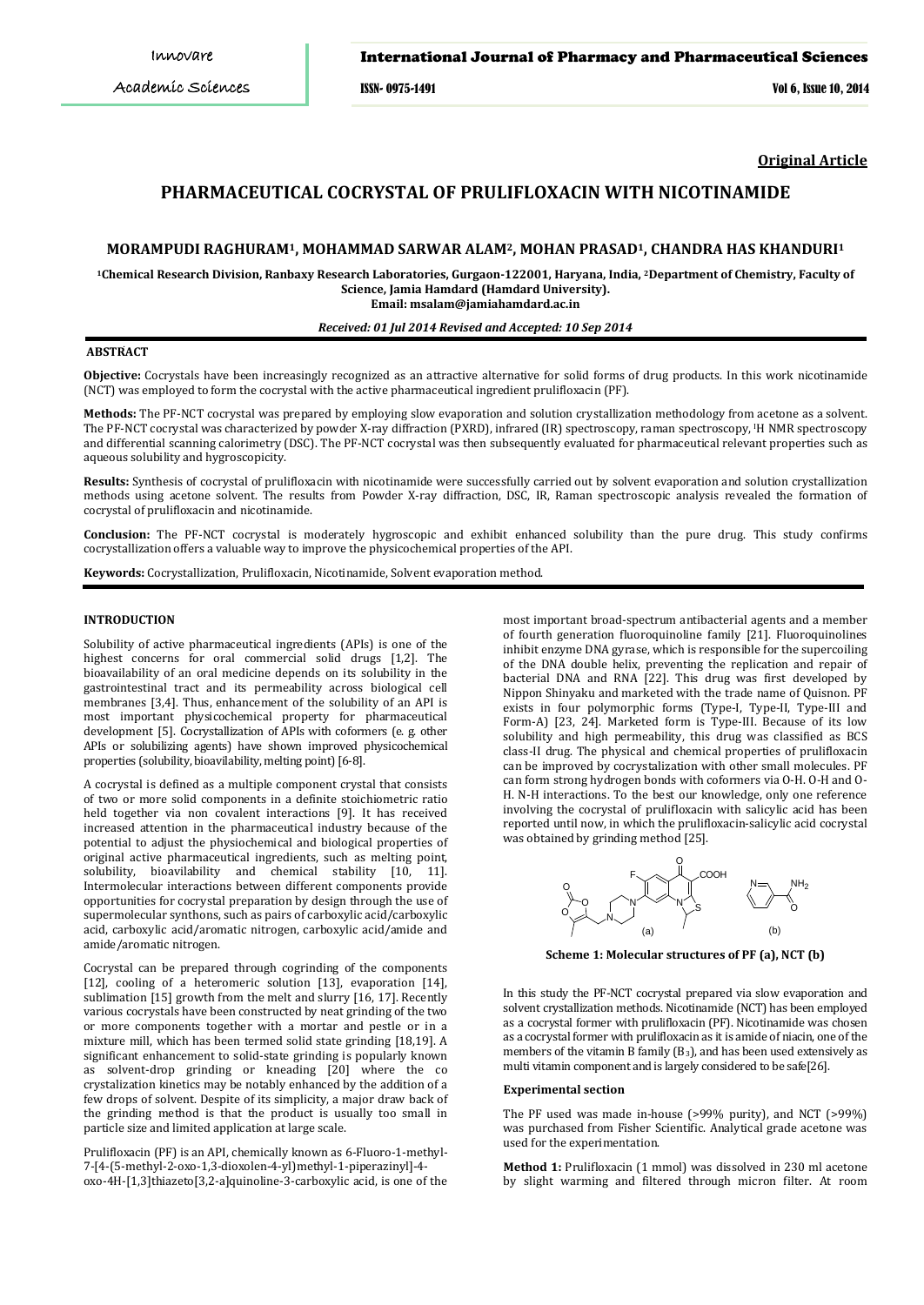temperature, 0.5 ml methanol solution containing 1 m mol of co former (NCT) was added into the PF solution. The solution was then slowly evaporated in a fume hood at room temperature. The product obtained was dried at 50 °C for 12 h to remove residual solvent.

**Method 2**: Pruli floxacin (1 m mol) was suspended in 65 ml of acetone. The mixture was heated to 55-60  $^{\circ}$ C which resulted in a clear solution. The hot solution was filtered through the micron filter. 0.5 ml methanol solution containing 1 m mol of coformer (NCT) was added in to the hot PF solution. The solution was evaporated to approximately 5 ml by heating at 55-60 0C. The hot solution was seeded with cocrystal (PF-NCT) and cooled to 30°C. Stirred at room temperature over a period of 5h. The precipitate formed was filtered off and was dried at 50 °C for 12 h to remove residual solvent.

## **Characterization**

Powder X-ray diffraction (PXRD) - The powder X-Ray diffraction pattern was measured on pan analytical X-ray diffractometer. The samples were scanned from 0 to 40° (2Θ). Infrared absorption spectrums (FTIR) were obtained using Perkin Elmer FTIR spectrophotometer. All the samples were compressed into disks with KBr and analyzed over the range of 400-4000 cm-1. Raman spectroscopy were collected using a Raman RXN system. The <sup>1</sup> H NMR spectra were measured on a Bruker Avance 400 MHz FT magnetic resonance spectrometer. Differential scanning calorimetry (DSC) was conducted by using Mettler-Toledo DSc-821e differential scanning calorimeter.

Saturation solubility studies of PF and its cocrystal were carried out in water. An excess quantity of sample (50 mg) was added to 10 ml vials containing ultra pure water. The vials were then shaken in shaker water bath at a temperature of  $35 \pm 20$  until the solution became saturated. After 24 h sample solution withdrawn and filtered through whatman's filter paper No. 1A. The concentration of the solution was determined spectroscopically using UV spectrometer (UV-1800, Shimadzu) at λ<sub>max</sub> 280 nm. Stock solution for plotting the standard calibration curve was prepared by transferring accurately weighed quantity of PF**/**cocrystal into the volumetric flask. Required quantity of water was added to the above volumetric flask. The flask was shaken until the drug was completely soluble and flask was then makeup with remaining quantity of water. The absorbance of the solution measured at 280 nm using UV spectrometer.

#### **RESULTS AND DISCUSSION**

Fig 1 represents the PXRD pattern of the PF, NCT and PF-NCT cocrystal. PF shows its characteristic PXRD peaks at 7.6, 8.3, 13.9, 17.6, 18.2, 18.7, 21.54, 21.93, 26.2, 26.7 (highest) and 28.71**<sup>0</sup>**2Ѳ. The pattern of NCT is characterized by major peaks at 10.9 (highest), 17.24, 25.14, 25.29, 28.06, 28.72, 30.6**<sup>0</sup>**2Ѳ. The PF–NCT product shows its characteristic peaks at 7.1(highest), 14.89, 18.99, 25.83, 31.5 and 31.7<sup>0</sup>2Θ. Absence of characteristic peaks of PF and NCT clearly shows that PXRD of PF-NCT product clearly distinguishable from inputs which indicates the formation of a new solid phase.



**Fig. 1: PXRD pattern of PF (A), PF-NCT (B) and NCT (C)**

Fig. 2 represents the 1HNMR pattern of the PF-NCT cocrystal. 1HNMR shows small changes in the chemical shifts of cocrystal due to weak<br>intermolecular hydrogen bonding between the two components. The <sup>1</sup>HNMR chemical shift assignments of PF–NCT are as follows. (CF3 COOD, 400 MHz): δ 9.8 (S, 1H), 9.28 (m), 9.14 (d, 1H, J=5.88 Hz), 8.36 (1H, m), 8.25 (d, 1H, J=12.7 Hz), 7.16 (d, 1H, J=6.68Hz), 6.6 (q, 1H, 6.44 Hz), 4.6 (s, 1H), 4.1-4.3 (m, 4H), 3.6–3.8 (m, 4H), 2.37 (m, 6H).

#### **Intermolecular interactions**

The FTIR spectra of PF and coformer and cocrystal are presented in the fig 3. The FTIR spectra of cocrystal shows obvious differences in the wave numbers and intensities for some major bands compared to their individual components. PF contains stretching vibration of (O-H) at 3430 cm<sup>-1</sup>, (C=O) stretching vibration of ester at 1803 cm<sup>-1</sup>, (C=O) stretching vibration of carboxylic acid at 1716 cm-1, stretching vibration of  $(C=0)$  of ketone at 1629 cm<sup>-1</sup>, stretching vibration of  $(C-H)$ 

at 2835 cm<sup>-1</sup>, and bending vibration of (O-H) at 1397 cm<sup>-1</sup> and stretching vibration of (C-O) at 1232 cm<sup>-1</sup> and bending of (C-H) at  $1469$  cm<sup>-1</sup>.



**Fig. 2: 1HNMR of PF-NCT Cocrystal**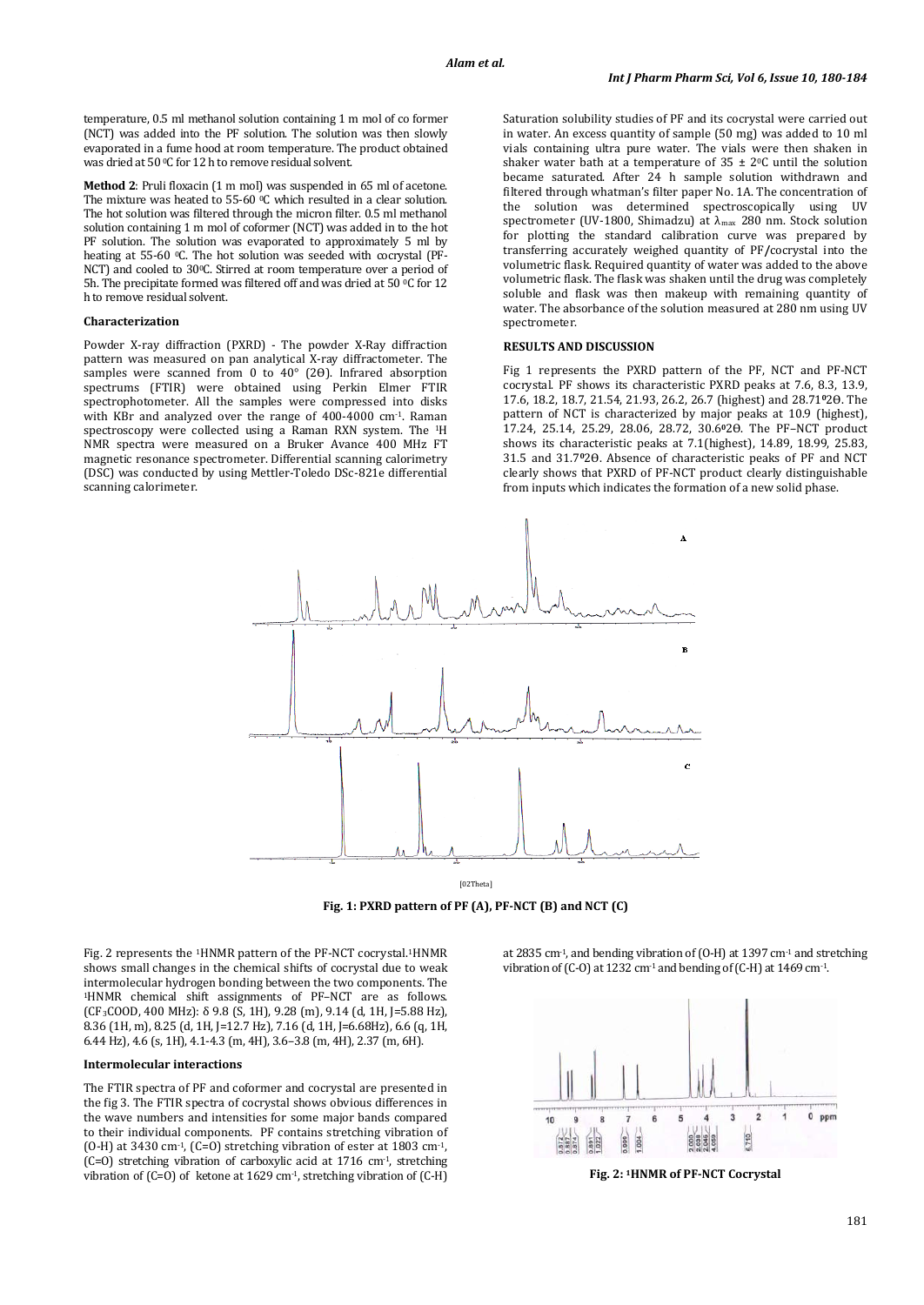The integrals of the H signals marked in the figure 2 indicate the molar ratio of PF/NCT should be 1:1.



**Scheme 2: Perspective view of Intermolecular hydrogen bonding between Prulifloxacin and nicotinamide**

NCT contains asymmetric and symmetric stretching vibrations v(N-H)<sub>1</sub> and  $v(N-H)$ <sub>2</sub> of -NH2 at 3366 and 3160 cm<sup>-1</sup>. Stretching vibration of (C=O) is at  $1680 \text{ cm}^2$  and bending of (N-H) at  $1618 \text{ cm}^2$ .

For PF – NCT cocrystal, the bands assigned to the asymmetric and symmetric vibrations of –NH <sup>2</sup> group are shifted to 3367 and 3180 cm-1 in the cocrystal. The (C=O) stretching vibration of NCT shifted to 1684 cm-1 in the cocrystal. (O-H) stretching vibration of PF shifted to 3591 cm<sup>-1</sup> and (C=O) stretching vibration of ester in PF shifted to 1814 cm-1. (C=O) stretching vibrations of carboxylic acid and ketone in PF are shifted to 1715 and 1627 cm-1 in the cocrystal. Bending vibration of (O-H) shifted to 1375 cm<sup>-1</sup>. Bending vibration of  $(C-0)$ shifted to 1228 cm<sup>-1</sup>. (C-H) band is replaced by a new band at 2947 cm<sup>-1</sup> due to hydrogen bonding between -O-H (carboxylicacid) and -N-H (amide).



**Fig. 3: FTIR of PF (A), PF-NCT cocrystal (B) and NCT (C)**



**Raman shift / cm-1**

**Fig. 4: Raman spectra of PF (A), PF-NCT (B) and NCT (C)**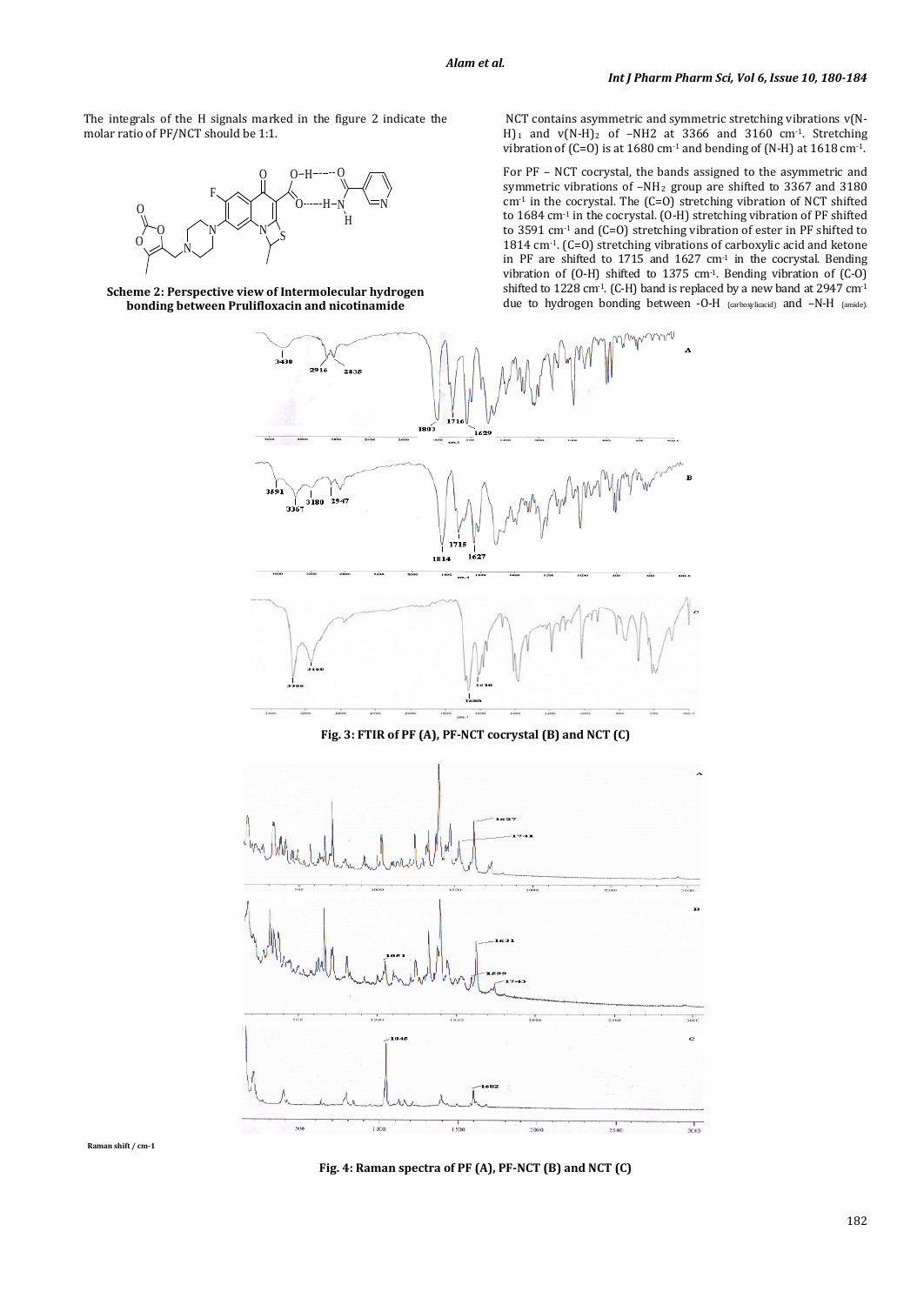#### **Themal properties**



**Fig. 5: DSC curves of PF (A), PF-NCT (B) and NCT (C)**

Raman spectroscopic data were used to evaluate whether the complex is of a cocrystal or in the ionization state. Raman spectrums for nicotinamide, prulifloxacin and PF-NCT cocrystal are presented in fig 4. Raman spectroscopy for nicotinamide has bands at 1602 and  $1045$  cm<sup>-1</sup>, corresponding to C=O stretching and NH<sub>2</sub> rocking.

Crystals of prulifloxacin exhibits Raman bands at 1741 and 1627 cm - <sup>1</sup> (carbonyl groups). When a salt is formed with amine bases the carbonyl bands are shifted to lower frequencies by 30 to 40 cm-1 . In PF-NCT cocrystals frequencies of carbonyl groups are shifted, but the magnitude of shift is relatively small due to hydrogen bonding.

As shown in the figure 4 due to the formation of PF-NCT cocrystal the C=O bands of prulifloxacin are shifted to  $1743$  and  $1631$  cm<sup>-1</sup>. The C=O and NH2 bands of NCT are shifted to 1599 and 1050 cm-1 respectively. All these changes suggest the molecular complex of prulifloxacin and nicotinamide as cocrystal.

Thermo dynamic property of an API may be readily modified by cocrystal formation. The melting temperature of cocrystal is often between the API and coformer or below the both individual components. DSC experiments were conducted to study the thermal behavior of PF-NCT cocrystal and their individual components. The endothermic event of PF-NCT occurred at 193 0C between the melting point of PF (220 0C) and NCT (129 0 C). This thermodynamic property of PF-NCT indicates that PF-NCT should be in one substance as a new solid form instead of a mixture. Fig 5 shows the thermograms of PF, PF-NCT complex and NCT.

#### **Dissolution properties**

The solubility of APIs can also be modified via cocrystal formation [27]. Initial saturated solubility studies were performed for PF-NCT cocrystal by using ultra pure water in shaker water bath at a temperature of 35 ± 20 C. The results showed that PF-NCT cocrystal has more solubility that is 120 µg/ml than pure prulifloxacin 20 µg/ml in water. It shows pure prulifloxacin has moderate solubility which may have solubility problems. Such possible problems can be fixed by the use of cocrystals, which have a solubility classified as high. The 5-6 fold increase in solubility also offer potential choice to reduce the API dosage needed by the patient and, consequently, a high possibility to lower the cost of treatment.

## **Hygroscopicity**

Sample of PF-NCT cocrystal was placed in a climate cabinet set at 25±2 0C and 80±20% relative humidity for 24 h in an open condition. The percentage of absorbed water by PF-NCT cocrystal increased by

3.2%. Which indicates PF-NCT cocrystal was moderately hygroscopic in nature. PXRD was used to examine any solid state transformation by stored samples at  $35 \pm 2$  °C with  $58 \pm 2$ °C RH for thirty days. Characteristic peaks at 7.1, 18.9, 25.8**<sup>0</sup>**2Ѳ indicates that 1:1 PF-NCT cocrystal is stable at  $35 \pm 2$  °C with  $58 \pm 2$ °C RH for the test period.

### **CONCLUSION**

In this study prulifloxacin–nicotinamide cocrystal was obtained using slow evaporation and solution cocrystallization methods. Carboxylic acid-amide hydrogen bonds are the main intermolecular forces between PF and conformer. Compared to prulifloxacin PF-NCT cocrystal showed enhanced solubility. Excellent aqueous solubility and good stability characteristics are desirable for pharmaceutical formulations. This study confirms cocrystalization offers a valuable way to improve the physicochemical properties of the API.

## **CONFLICT OF INTERESTS**

Declared None

#### **ACKNOWLEDGMENTS**

We are thankful to the Analytical Division of Ranbaxy Research Laboratories for their analytical and spectral support.

#### **REFERENCES**

- 1. Kerns EH. High throughput physicochemical profiling for drug discovery. J Pharm Sci 2001;90:1383-858.
- 2. Hauss DJ. Oral lipid based formulations. Adv Drug Deliv Rev 2007;59:667-76.
- 3. Leunner C, Dressman J. Improving drug solubility for oral delivery using solid dispersions. Eur J Pharm Biopharm 2000;50:47-60.
- 4. Vasconcelos T, Sarmento B, Costa P. Solid dispersions as strategy to improve oral bioavilability of poor water soluble drugs. Drug Discovery Today 2007;12:1068-75.
- 5. Rodiguez-Spong B, Price CP, Jayasankar A, Matzger AJ, Rodriguez-Hornedo N. General principles of pharmaceutical solid polymorphism: a super molecular respective. Adv Drug Deliv Rev 2004;56:241-74.
- 6. Blagden N, Matas M, Gavan PT, York P. Crystal engineering of active pharmaceutical ingredients to improve solubility and dissolution rates. Adv Drug Deliv Rev 2007;59:617-30.
- 7. Shan N, Zaworotko MJ. Polymorphic crystal forms and cocrystals in drug delivery. Drug Discovery Today 2007;13:440-6.